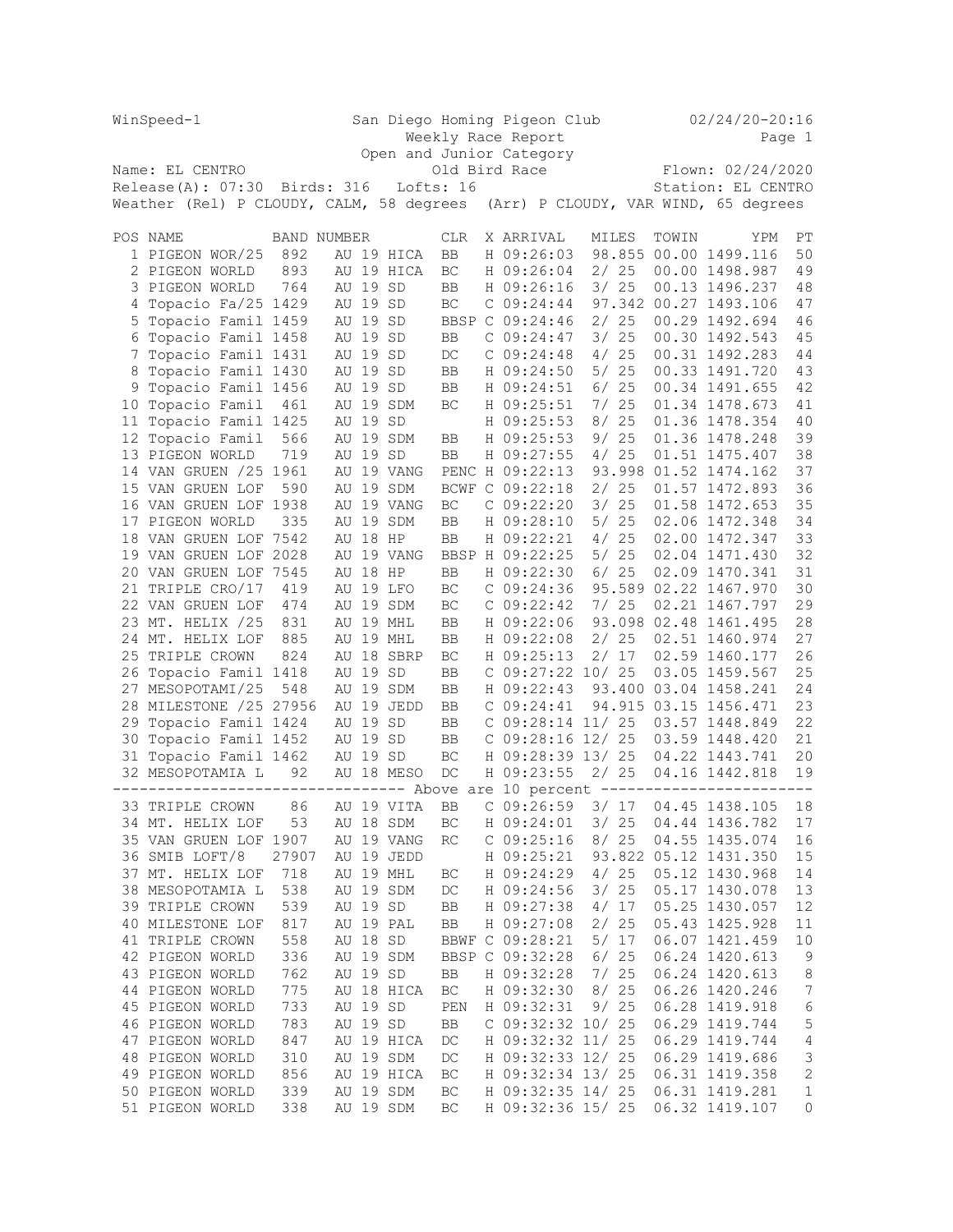| 52 PIGEON WORLD              | 782                       |    | AU 19 SD             |            | <b>BB</b>              | H 09:32:36 16/ 25                 |              |    |               | 06.32 1419.049                   | 0                 |
|------------------------------|---------------------------|----|----------------------|------------|------------------------|-----------------------------------|--------------|----|---------------|----------------------------------|-------------------|
| 53 MESOPOTAMIA L 11425       |                           |    |                      | AU 19 ARPU | BC                     | H 09:25:51                        | 4/           | 25 |               | 06.12 1418.804                   | $\mathsf{O}$      |
| 54 PIGEON WORLD              | 775                       |    | AU 19                | SD         | <b>BB</b>              | H 09:32:38 17/ 25                 |              |    |               | 06.34 1418.702                   | 0                 |
| 55 PIGEON WORLD              | 597                       |    |                      | AU 19 SDM  | BC                     | $C$ 09:32:38 18/25                |              |    |               | 06.35 1418.606                   | 0                 |
| 56 TROLLEY TR/15             | 188                       |    | AU 19 SD             |            | <b>BB</b>              | H 09:36:22 101.558 07.09 1414.206 |              |    |               |                                  | 0                 |
| 57 TROLLEY TRACK             | 554                       |    |                      | AU 19 SDM  | <b>BB</b>              | H 09:36:23                        | 2/15         |    |               | 07.10 1414.112                   | $\mathsf{O}$      |
| 58 TROLLEY TRACK             | 546                       |    | AU 19 SD             |            | <b>BB</b>              | H 09:36:27                        | $3/15$       |    |               | 07.14 1413.348                   | 0                 |
| 59 TROLLEY TRACK             | 544                       |    | AU 19 SD             |            | RC                     | H 09:36:30                        | 4/15         |    |               | 07.17 1412.697                   | $\mathbf 0$       |
| WinSpeed-1                   |                           |    |                      |            |                        | San Diego Homing Pigeon Club      |              |    |               | $02/24/20 - 20:16$               |                   |
|                              |                           |    |                      |            |                        | Weekly Race Report                |              |    |               |                                  | Page 2            |
|                              |                           |    |                      |            |                        | Open and Junior Category          |              |    |               |                                  |                   |
| Name: EL CENTRO              |                           |    |                      |            |                        | Old Bird Race                     |              |    |               | Flown: 02/24/2020                |                   |
| POS NAME                     | <b>BAND NUMBER</b>        |    |                      |            | CLR                    | X ARRIVAL                         | MILES        |    | TOWIN         | YPM                              | PT                |
| 60 MT. HELIX LOF             | 589                       |    |                      | AU 18 MHL  |                        | BBWF H 09:25:59                   | 5/25         |    |               | 06.41 1412.566                   | 0                 |
| 61 MT. HELIX LOF             | 595                       |    |                      | AU 19 SDM  | ${\rm BB}$             | H 09:25:59                        | 6/25         |    |               | 06.41 1412.566                   | $\circ$           |
| 62 MT. HELIX LOF             | 720                       |    |                      | AU 19 MHL  | BB                     | H 09:26:05                        | 7/25         |    |               | 06.47 1411.370                   | 0                 |
| 63 MT. HELIX LOF             | 702                       |    |                      | AU 19 MHL  | <b>BB</b>              | H 09:26:10                        | 8/25         |    |               | 06.53 1410.196                   | 0                 |
| 64 TRIPLE CROWN              | 94                        |    |                      | AU 19 VITA | BLK                    | H 09:29:18                        | 6/ 17        |    |               | 07.05 1410.061                   | 0                 |
| ----------                   | ------------              |    |                      |            |                        | ----- Above are 20 percent --     |              |    | ------------- |                                  |                   |
| 65 TRIPLE CROWN              | 84                        |    |                      | AU 19 VITA | BC                     | C 09:29:20                        | 7/17         |    |               | 07.06 1409.785                   | $\circ$           |
| 66 LULUS LOFT/25             | 17                        |    |                      | AU 18 SDM  | <b>BB</b>              | C 09:30:32                        |              |    |               | 96.541 07.12 1409.507            | 0                 |
| 67 VAN GRUEN LOF             | 820                       |    | AU 18 VG             |            |                        | BBSP H 09:27:22                   | 9/25         |    |               | 07.01 1409.479                   | $\circ$           |
| 68 LULUS LOFT                | 448                       |    |                      | AU 19 SDM  |                        | CHBB C 09:30:33                   | 2/25         |    |               | 07.12 1409.410                   | $\mathsf{O}$      |
| 69 VAN GRUEN LOF             | 589                       |    |                      | AU 19 SDM  |                        | DUNN H 09:27:23 10/ 25            |              |    |               | 07.02 1409.219                   | $\mathsf{O}$      |
| 70 LULUS LOFT                | 69                        |    |                      | AU 17 SDM  | <b>BB</b>              | H 09:30:34                        | $3/25$       |    |               | 07.13 1409.215                   | $\mathsf{O}$      |
| 71 LULUS LOFT                | 754                       |    | AU 18 SD             |            | <b>BB</b>              | $C$ 09:30:36                      | 4/25         |    |               | 07.15 1408.884                   | $\mathsf{O}$      |
| 72 VAN GRUEN LOF 2007        |                           |    |                      | AU 19 VANG |                        | BBSP H 09:27:26 11/ 25            |              |    |               | 07.05 1408.519                   | 0                 |
| 73 LULUS LOFT                | 705                       |    | AU 18 SD             |            | <b>BB</b>              | H 09:30:39                        | 5/25         |    |               | 07.18 1408.261                   | $\mathsf{O}$      |
| 74 LULUS LOFT                | 734                       |    | AU 18 SD             |            |                        | BBPD H 09:30:41                   | 6/25         |    |               | 07.21 1407.736                   | $\mathbb O$       |
| 75 KURD LOFT/25              | 1604                      |    | AU 19 SD             |            |                        | BBWF H 09:31:20                   |              |    |               | 96.982 07.29 1406.573            | $\mathbb O$       |
| 76 KURD LOFT                 | 1383                      | AU | 18 SD                |            | <b>BB</b>              | H 09:31:22                        | 2/25         |    |               | 07.31 1406.167                   | $\circ$           |
| 77 KURD LOFT                 | 45                        |    | AU 19 SD             |            | <b>BB</b>              | C 09:31:24                        | 3/25         |    |               | 07.33 1405.820                   | 0                 |
| 78 KURD LOFT                 | 1605                      |    | AU 19 SD             |            | <b>BB</b>              | H 09:31:25                        | 4/25         |    |               | 07.33 1405.724                   | $\mathbf 0$       |
| 79 KURD LOFT                 | 21                        |    | AU 19 SD             |            |                        | BBPD H 09:31:25                   | 5/25         |    |               | 07.34 1405.627                   | $\mathsf{O}$      |
| 80 KURD LOFT                 | 27                        |    | AU 19 SD<br>AU 18 SD |            |                        | DCWF C 09:31:26                   | 6/25         |    |               | 07.34 1405.511                   | 0                 |
| 81 KURD LOFT<br>82 KURD LOFT | 1268                      |    |                      |            | BC                     | H 09:31:26                        | 7/25         |    |               | 07.34 1405.511                   | 0                 |
| 83 KURD LOFT                 | 102273 AU 16 ARPU<br>1277 |    | AU 18 SD             |            | <b>BB</b><br><b>BB</b> | H 09:31:27<br>H 09:31:27          | 8/25<br>9/25 |    |               | 07.36 1405.241<br>07.36 1405.241 | 0<br>$\mathsf{O}$ |
| 84 MESOPOTAMIA L 11366       |                           |    |                      | AU 19 ARPU |                        | DCSP H 09:26:58                   | 5/25         |    |               | 07.19 1405.180                   | $\mathsf{O}$      |
| 85 MESOPOTAMIA L 11423       |                           |    |                      | AU 19 ARPU |                        | BBWF C 09:26:59                   | 6/25         |    |               | 07.20 1404.980                   | 0                 |
| 86 KURD LOFT                 | 223                       |    |                      | AU 18 SDM  | <b>BB</b>              | H 09:31:29 10/ 25                 |              |    |               | 07.37 1404.933                   | 0                 |
| 87 KURD LOFT                 | 1227                      |    | AU 18 SD             |            | $DC$                   | H 09:31:29 11/ 25                 |              |    |               | 07.37 1404.933                   | $\circ$           |
| 88 MESOPOTAMIA L 11380       |                           |    |                      | AU 19 ARPU | BB                     | H 09:26:59                        | 7/ 25        |    |               | 07.21 1404.920                   | $\circ$           |
| 89 MESOPOTAMIA L             | $\overline{7}$            |    |                      | AU 18 MESO |                        | BCSP H 09:27:00                   | 8/25         |    |               | 07.21 1404.760                   | $\circ$           |
| 90 Topacio Famil             | 567                       |    |                      | AU 19 SDM  | BB                     | C 09:32:03 14/ 25                 |              |    |               | 07.46 1403.642                   | $\circ$           |
| 91 KURD LOFT                 | 84701                     |    |                      | AU 19 ARPU | WHT                    | C 09:31:37 12/ 25                 |              |    |               | 07.45 1403.412                   | $\circ$           |
| 92 Topacio Famil             | 233                       |    |                      | AU 18 SDM  |                        | GRIZ H 09:32:05 15/ 25            |              |    |               | 07.48 1403.239                   | $\mathbb O$       |
| 93 MESOPOTAMIA L             | 542                       |    |                      | AU 19 SDM  |                        | DCWF H 09:27:09                   | 9/25         |    |               | 07.30 1403.021                   | $\circ$           |
| 94 Topacio Famil             | 568                       |    |                      | AU 19 SDM  |                        | C 09:32:06 16/ 25                 |              |    |               | 07.49 1402.991                   | $\mathbb O$       |
| 95 MESOPOTAMIA L 11406       |                           |    |                      | AU 19 ARPU | BB                     | C 09:27:11 10/ 25                 |              |    |               | 07.32 1402.662                   | $\circ$           |
| 96 LULUS LOFT                | 731                       |    | AU 18 SD             |            | BC                     | $C$ 09:31:15                      | 7/25         |    |               | 07.55 1401.177                   | $\circ$           |
| 97 LULUS LOFT                | 629                       |    | AU 17 SD             |            | BC                     | H 09:31:16                        | 8/25         |    |               | 07.55 1401.061                   | $\circ$           |
| 98 MESOPOTAMIA L 11460       |                           |    |                      | AU 19 ARPU | BC                     | H 09:27:20 11/ 25                 |              |    |               | 07.41 1400.790                   | $\circ$           |
| 99 LULUS LOFT                | 1986                      |    |                      | AU 19 PNA  |                        | DCWF C 09:31:25                   | 9/           | 25 |               | 08.05 1399.235                   | $\circ$           |
| 100 LULUS LOFT               | 450                       |    |                      | AU 19 SDM  | $\operatorname{BC}$    | H 09:31:26 10/ 25                 |              |    |               | 08.06 1399.100                   | $\circ$           |
| 101 LULUS LOFT               | 854                       |    | AU 19 SD             |            |                        | BBPN H 09:31:30 11/ 25            |              |    |               | 08.09 1398.428                   | $\circ$           |
| 102 Topacio Famil 935        |                           |    | AU 18 SD             |            | BC                     | H 09:32:37 17/ 25                 |              |    |               | 08.20 1397.117                   | $\mathbb O$       |
| 103 MILESTONE LOF 37969      |                           |    |                      | AU 16 JEDD | BC                     | H 09:29:44                        | 3/ 25        |    |               | 08.18 1395.065                   | 0                 |
| 104 MT. HELIX LOF            | 614                       |    |                      | AU 18 MHL  | BB                     | H 09:27:45                        | 9/25         |    |               | 08.28 1391.335                   | 0                 |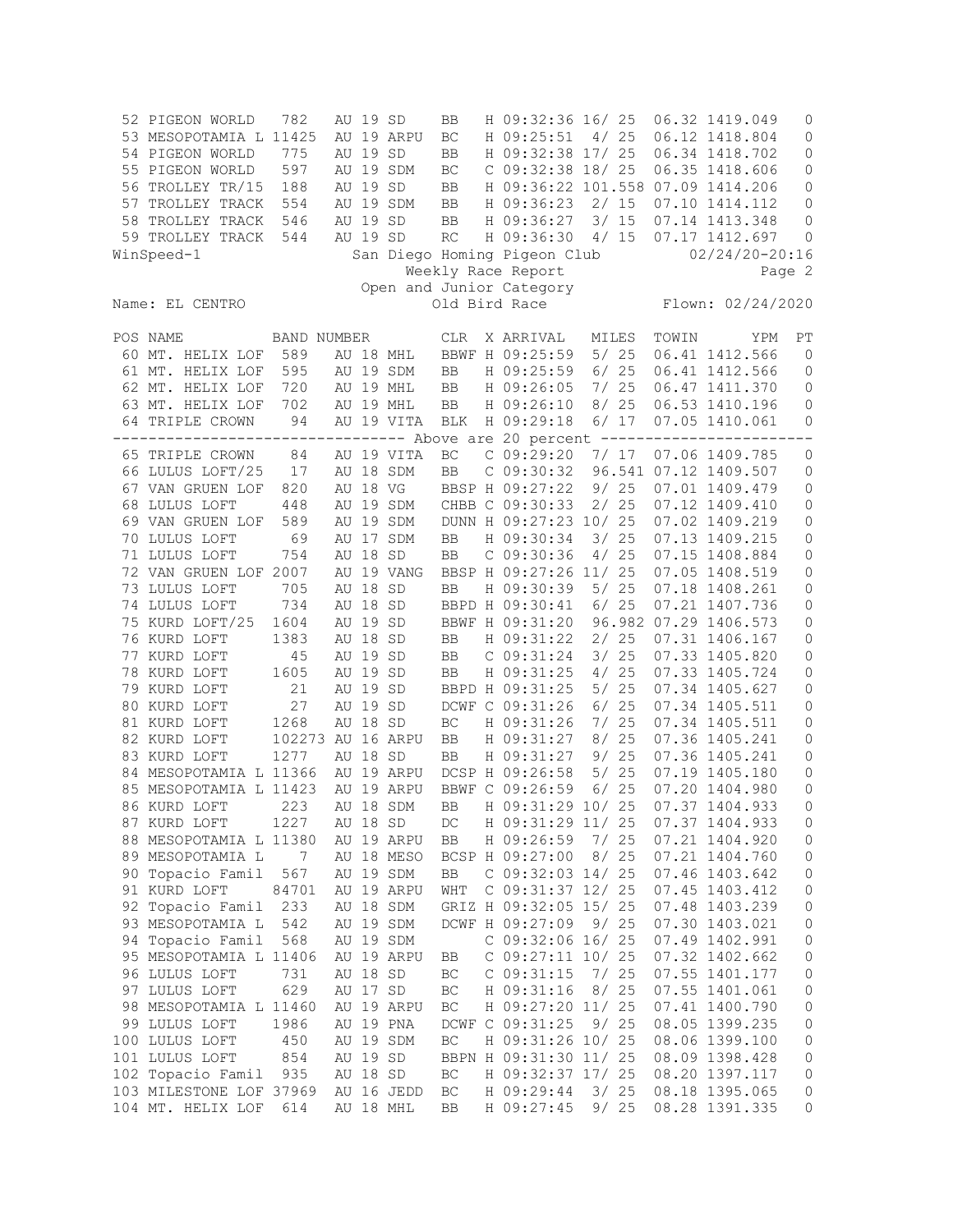| 105 KURD LOFT           | 1350        |    | AU 18 SD |            | BB                         | H 09:32:45 13/ 25            |          |       | 08.54 1390.360        | 0       |
|-------------------------|-------------|----|----------|------------|----------------------------|------------------------------|----------|-------|-----------------------|---------|
| 106 RED STAR L/25       | 241         |    | AU 18 SD |            | BB                         | $C$ 09:32:06                 |          |       | 96.467 08.51 1390.294 | $\circ$ |
| 107 KURD LOFT           | 47          |    |          | AU 17 SDM  |                            | BBWF H 09:32:47 14/ 25       |          |       | 08.55 1390.058        | 0       |
| 108 KURD LOFT           | 1279        |    | AU 18 SD |            | BB                         | H 09:32:47 15/ 25            |          |       | 08.55 1390.058        | 0       |
| 109 KURD LOFT           | 506         |    | AU 17 SD |            | BB                         | H 09:32:47 16/ 25            |          |       | 08.56 1389.964        | $\circ$ |
| 110 KURD LOFT           | 1503        |    | AU 18 SD |            | $DC$                       | H 09:32:49 17/ 25            |          |       | 08.57 1389.700        | 0       |
|                         |             |    | AU 18 SD |            |                            |                              |          |       |                       |         |
| 111 KURD LOFT           | 1353        |    |          |            |                            | BBWF H 09:32:50 18/ 25       |          |       | 08.59 1389.398        | $\circ$ |
| 112 Topacio Famil 1427  |             |    | AU 19 SD |            | BB                         | $C$ 09:33:31 18/25           |          |       | 09.14 1386.901        | 0       |
| 113 MT. HELIX LOF       | 710         |    |          | AU 19 MHL  | CH                         | H 09:28:10 10/ 25            |          |       | 08.53 1386.391        | 0       |
| 114 MT. HELIX LOF       | 573         |    |          | AU 18 MHL  |                            | BBSP H 09:28:14 11/ 25       |          |       | 08.57 1385.609        | $\circ$ |
| 115 MT. HELIX LOF       | 612         | AU |          | 18 MHL     | BB                         | C 09:28:15 12/ 25            |          |       | 08.58 1385.453        | $\circ$ |
| 116 KURD LOFT           | 526         |    | AU 17 SD |            | BB                         | H 09:33:12 19/ 25            |          |       | 09.21 1385.283        | $\circ$ |
| 117 TROLLEY TRACK       | 533         |    |          | AU 19 SD   |                            | SILV H 09:39:16              | 5/15     |       | 10.03 1382.556        | 0       |
| 118 KURD LOFT           | 20          |    |          | AU 19 SD   |                            | BBSP H 09:33:37 20/ 25       |          |       | 09.46 1380.614        | 0       |
| 119 Topacio Famil       | 586         |    |          | AU 19 SDM  |                            | GRIZ H 09:34:07 19/ 25       |          |       | 09.50 1380.252        | 0       |
|                         |             |    |          | AU 18 SD   |                            | BBSP H 09:34:09 20/ 25       |          |       |                       | 0       |
| 120 Topacio Famil       | 339         |    |          |            |                            |                              |          |       | 09.52 1379.789        |         |
| WinSpeed-1              |             |    |          |            |                            | San Diego Homing Pigeon Club |          |       | $02/24/20 - 20:16$    |         |
|                         |             |    |          |            |                            | Weekly Race Report           |          |       |                       | Page 3  |
|                         |             |    |          |            |                            | Open and Junior Category     |          |       |                       |         |
| Name: EL CENTRO         |             |    |          |            |                            | Old Bird Race                |          |       | Flown: 02/24/2020     |         |
|                         |             |    |          |            |                            |                              |          |       |                       |         |
| POS NAME                | BAND NUMBER |    |          |            | CLR                        | X ARRIVAL                    | MILES    | TOWIN | YPM                   | PT      |
| 121 TROLLEY TRACK       | 558         |    | AU 19 SD |            | BC                         | H 09:39:39                   | 6/15     |       | 10.26 1378.451        | 0       |
| 122 TRIPLE CROWN        | 88383       |    |          | MX 19 FMC  | $\operatorname{BC}$        | C 09:32:14                   | 8/17     |       | 10.01 1376.188        | 0       |
| 123 MILESTONE LOF 1085  |             |    | AU 18 SD |            | BB                         | C 09:31:27                   | 4/25     |       | 10.01 1375.310        | 0       |
| 124 MT. HELIX LOF       | 576         |    |          | AU 18 MHL  | BB                         | C 09:29:08 13/ 25            |          |       | 09.51 1375.163        | 0       |
|                         |             |    |          |            |                            |                              |          |       |                       |         |
| 125 MT. HELIX LOF       | 790         |    |          | AU 19 MHL  | BC                         | H 09:29:12 14/ 25            |          |       | 09.55 1374.394        | $\circ$ |
| 126 Topacio Famil 1448  |             |    | AU 19 SD |            | <b>BB</b>                  | H 09:34:40 21/ 25            |          |       | 10.23 1374.182        | $\circ$ |
| 127 MT. HELIX LOF       | 816         |    |          | AU 19 MHL  | BB                         | H 09:29:14 15/ 25            |          |       | 09.57 1373.933        | 0       |
| 128 MT. HELIX LOF       | 509         |    |          | AU 19 SDM  | ${\rm BB}$                 | C 09:29:16 16/ 25            |          |       | 09.59 1373.549        | $\circ$ |
| 129 Topacio Famil 1435  |             |    | AU 19 SD |            | BB                         | H 09:34:56 22/ 25            |          |       | 10.39 1371.285        | $\circ$ |
| 130 MT. HELIX LOF       | 552         |    |          | AU 18 MHL  |                            | PLUM H 09:29:38 17/ 25       |          |       | 10.20 1369.454        | 0       |
| 131 Topacio Famil 1430  |             |    | AU 18 SD |            |                            | GRIZ H 09:35:06 23/ 25       |          |       | 10.49 1369.367        | 0       |
| 132 Topacio Famil 1428  |             |    | AU 19 SD |            | BB                         | H 09:35:18 24/ 25            |          |       | 11.01 1367.236        | 0       |
| 133 MILESTONE LOF 27998 |             |    |          | AU 19 JEDD | BB                         | H 09:32:43                   | 25<br>5/ |       | 11.17 1361.152        | 0       |
| 134 TRIPLE CROWN        | 404         |    |          | AU 18 DEN  | BB                         | $C$ 09:33:44                 | 9/17     |       | 11.31 1359.562        | $\circ$ |
|                         |             |    |          |            |                            |                              |          |       |                       |         |
| 135 MESOPOTAMIA L 11431 |             |    |          | AU 19 ARPU | BB                         | H 09:31:20 12/ 25            |          |       | 11.41 1354.597        | 0       |
| 136 MESOPOTAMIA L 11307 |             |    |          | AU 19 ARPU | BB                         | H 09:31:22 13/ 25            |          |       | 11.43 1354.244        | $\circ$ |
| 137 VAN GRUEN LOF 2037  |             |    |          | AU 19 VANG | RC                         | C 09:32:12 12/ 25            |          |       | 11.51 1353.677        | 0       |
| 138 VAN GRUEN LOF 1941  |             |    |          | AU 19 VANG | BB                         | C 09:32:15 13/ 25            |          |       | 11.54 1353.142        | 0       |
| 139 TROLLEY TRACK 2019  |             |    |          | AU 19 VANG |                            | BBWF H 09:42:25              | 7/15     |       | 13.11 1349.739        | $\circ$ |
| 140 TROLLEY TRACK 553   |             |    |          | AU 19 SDM  | BB                         | H 09:43:43 8/ 15             |          |       | 14.30 1336.501        | $\circ$ |
| 141 TROLLEY TRACK       | 552         |    |          | AU 19 SDM  | BB                         | H 09:43:48                   | 9/15     |       | 14.35 1335.719        | 0       |
| 142 LULUS LOFT          | 52213       |    |          | AU 19 ARPU | BB                         | H 09:37:17 12/ 25            |          |       | 13.57 1334.819        | 0       |
| 143 LULUS LOFT          | 828         |    | AU 19 SD |            | $\operatorname{BC}$        | H 09:37:18 13/ 25            |          |       | 13.57 1334.732        | 0       |
| 144 LULUS LOFT          | 753         |    | AU 18 SD |            | $\rm BB$                   | $C$ 09:37:21 14/ 25          |          |       | 14.00 1334.208        | 0       |
| 145 LULUS LOFT          | 88          |    |          | AU 17 SDM  |                            | BCWF H 09:37:23 15/ 25       |          |       | 14.03 1333.772        | 0       |
|                         |             |    |          |            |                            |                              |          |       |                       |         |
| 146 VAN GRUEN LOF 2024  |             |    |          | AU 19 VANG | BB                         | H 09:34:19 14/ 25            |          |       | 13.57 1330.702        | 0       |
| 147 MILESTONE LOF 1266  |             |    | AU 19 SD |            | $\rm BB$                   | $C$ 09:35:59                 | 6/25     |       | 14.33 1325.861        | 0       |
| 148 PIGEON WORLD        | 717         |    | AU 19 SD |            | $\rm BB$                   | C 09:41:16 19/ 25            |          |       | 15.12 1325.431        | 0       |
| 149 PIGEON WORLD        | 395         |    |          | AU 17 LAP  | $\mathop{\rm DC}\nolimits$ | H 09:41:16 20/ 25            |          |       | 15.13 1325.313        | 0       |
| 150 PIGEON WORLD        | 794         |    | AU 19 SD |            | BB                         | $C$ 09:41:17 21/ 25          |          |       | 15.13 1325.229        | 0       |
| 151 PIGEON WORLD        | 786         |    | AU 19 SD |            | $DC$                       | H 09:41:17 22/ 25            |          |       | 15.14 1325.128        | 0       |
| 152 MILESTONE LOF 27763 |             |    |          | AU 19 JEDD | BB                         | H 09:36:14                   | 7/25     |       | 14.48 1323.218        | 0       |
| 153 MILESTONE LOF       | 389         |    |          | AU 19 SDM  | BB                         | H 09:36:17                   | 8/25     |       | 14.51 1322.694        | $\circ$ |
| 154 MILESTONE LOF 27794 |             |    |          | AU 19 JEDD | BB                         | H 09:36:18                   | 9/25     |       | 14.52 1322.554        | 0       |
|                         |             |    |          |            |                            |                              |          |       |                       |         |
| 155 MILESTONE LOF       | 392         |    |          | AU 19 SDM  | BB                         | H 09:36:20 10/ 25            |          |       | 14.54 1322.188        | 0       |
| 156 SMIB LOFT           | 27903       |    |          | AU 19 JEDD |                            | H 09:35:08                   | 2/8      |       | 14.59 1319.490        | 0       |
| 157 TROLLEY TRACK       | 596         |    | AU 19 SD |            | BB                         | H 09:45:53 10/ 15            |          |       | 16.40 1315.258        | 0       |
| 158 LULUS LOFT          | 706         |    | AU 18 SD |            | BB                         | $C$ 09:39:19 16/ 25          |          |       | 15.58 1313.866        | 0       |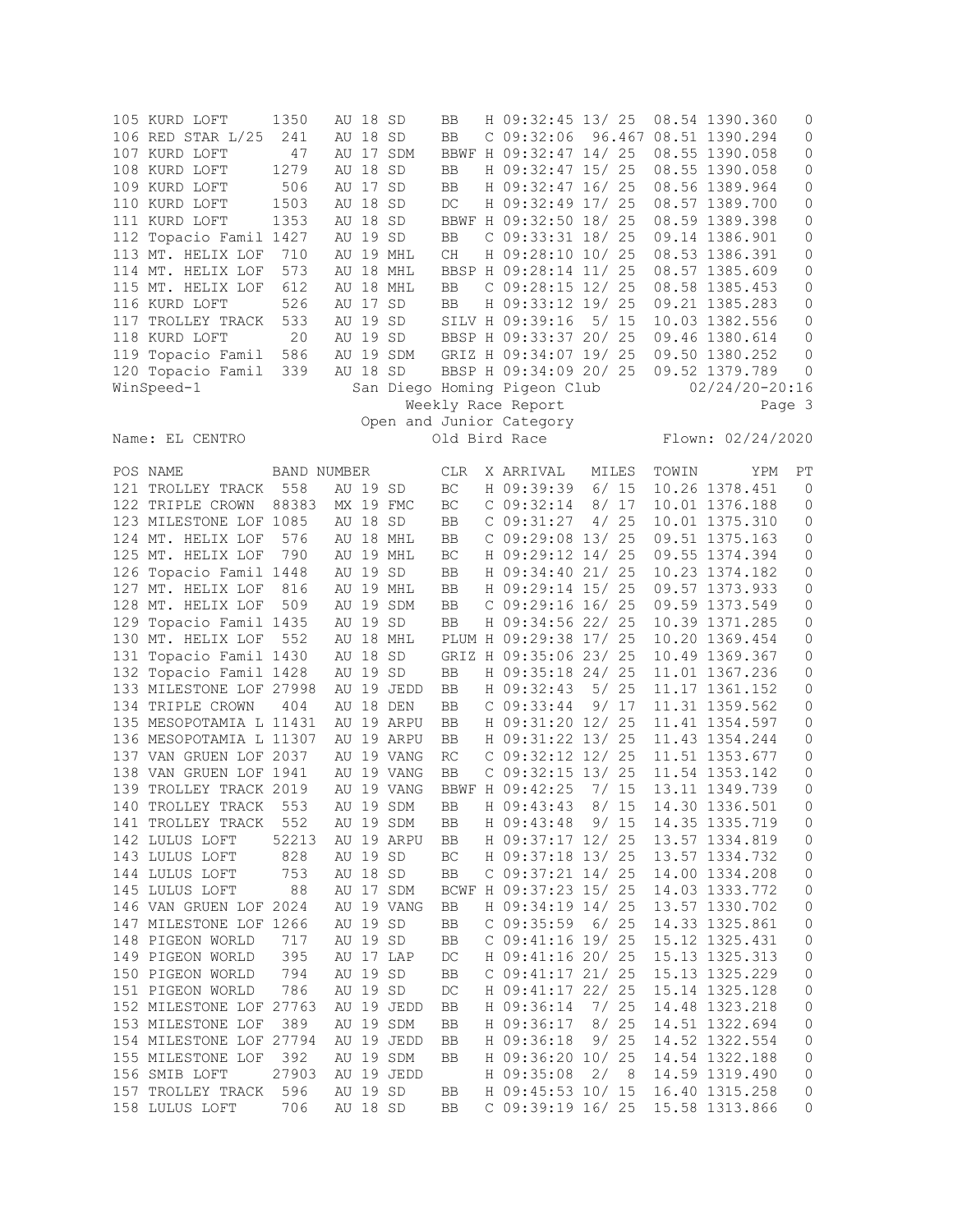|     | 159 TROLLEY TRACK       | 528         | AU 19 SD |            | BB                         | H 09:46:33 11/ 15            |        |       | 17.19 1308.869        | $\circ$             |
|-----|-------------------------|-------------|----------|------------|----------------------------|------------------------------|--------|-------|-----------------------|---------------------|
|     | 160 PIGEON WORLD        | 562         |          | AU 19 SDM  | SIL                        | H 09:43:01 23/ 25            |        |       | 16.57 1307.944        | 0                   |
|     | 161 MESOPOTAMIA L 11381 |             |          | AU 19 ARPU | BB                         | H 09:35:55 14/ 25            |        |       | 16.16 1305.349        | 0                   |
|     | 162 MESOPOTAMIA L 11473 |             |          | AU 19 ARPU |                            | DCSP H 09:35:58 15/ 25       |        |       | 16.20 1304.762        | 0                   |
|     | 163 TRIPLE CROWN        | 532         | AU 18 SD |            |                            | BCWF C 09:39:14 10/ 17       |        |       | 17.01 1301.672        | $\mathsf{O}$        |
|     |                         |             |          |            |                            |                              |        |       |                       |                     |
|     | 164 VAN GRUEN LOF 1974  |             |          | AU 19 VANG |                            | BBWF H 09:37:13 15/ 25       |        |       | 16.52 1300.249        | 0                   |
|     | 165 OVER DA BO/10       | 455         |          | AU 19 SDM  | BB                         | C 09:39:27                   |        |       | 95.428 17.26 1297.240 | 0                   |
|     | 166 OVER DA BORDE       | 743         |          | AU 19 VIP  | <b>BB</b>                  | H 09:40:56                   | 2/10   |       | 18.54 1282.578        | 0                   |
| 167 | TROLLEY TRACK           | 597         | AU 19 SD |            |                            | BBPD H 09:49:54 12/ 15       |        |       | 20.40 1277.545        | 0                   |
|     |                         |             |          |            |                            |                              |        |       |                       |                     |
|     | 168 MESOPOTAMIA L 11308 |             |          | AU 19 ARPU | $\mathop{\rm DC}$          | H 09:38:44 16/ 25            |        |       | 19.05 1276.825        | $\mathsf{O}$        |
|     | 169 VAN GRUEN LOF 1811  |             | AU 17 VG |            | <b>BB</b>                  | C 09:39:34 16/ 25            |        |       | 19.13 1276.701        | $\mathsf{O}$        |
|     | 170 KURD LOFT           | 280         |          | AU 18 SDM  | <b>BB</b>                  | H 09:43:53 21/ 25            |        |       | 20.01 1274.832        | $\mathsf{O}\xspace$ |
|     | 171 VAN GRUEN LOF 2005  |             |          | AU 19 VANG |                            | BBSP H 09:39:49 17/ 25       |        |       | 19.28 1274.259        | 0                   |
|     |                         |             |          |            |                            |                              |        |       |                       |                     |
|     | 172 MILESTONE LOF 27893 |             |          | AU 19 JEDD |                            | BBWF H 09:41:15 11/ 25       |        |       | 19.49 1272.629        | 0                   |
|     | 173 MILESTONE LOF 27954 |             |          | AU 19 JEDD | BB                         | H 09:44:17 12/ 25            |        |       | 22.51 1243.914        | $\mathsf{O}$        |
|     | 174 MILESTONE LOF       | 387         |          | AU 19 SDM  | BB                         | H 09:44:18 13/ 25            |        |       | 22.52 1243.760        | $\mathsf{O}$        |
|     | 175 OVER DA BORDE 27974 |             |          | AU 19 JEDD | DC                         | H 09:45:34                   | 3/10   |       | 23.33 1238.671        | $\mathsf{O}$        |
|     |                         |             |          |            |                            |                              |        |       |                       |                     |
|     | 176 MT. HELIX LOF       | 770         |          | AU 19 MHL  |                            | BBSP H 09:42:30 18/ 25       |        |       | 23.13 1236.390        | 0                   |
|     | 177 OVER DA BORDE       | 756         |          | AU 19 VIP  | BB                         | $C$ 09:45:50                 | 4/10   |       | 23.49 1236.225        | $\mathsf{O}\xspace$ |
|     | 178 OVER DA BORDE 43298 |             |          | AU 19 JEDD | DC                         | H 09:45:57                   | 5/10   |       | 23.55 1235.240        | $\circ$             |
|     | 179 MESOPOTAMIA L 11306 |             |          | AU 19 ARPU | DC                         | H 09:44:09 17/ 25            |        |       | 24.30 1225.258        | $\mathsf{O}$        |
|     |                         |             |          |            |                            |                              |        |       |                       |                     |
|     | 180 MESOPOTAMIA L 11495 |             |          | AU 19 ARPU | BB                         | H 09:44:12 18/ 25            |        |       | 24.34 1224.680        | $\mathsf{O}$        |
|     | 181 LULUS LOFT          | 855         | AU 19 SD |            | <b>BB</b>                  | H 09:49:02 17/ 25            |        |       | 25.41 1222.062        | 0                   |
|     | 182 MT. HELIX LOF       | 823         |          | AU 19 MHL  | $\operatorname{BC}$        | H 09:44:07 19/ 25            |        |       | 24.49 1221.595        | $\mathbf 0$         |
|     | WinSpeed-1              |             |          |            |                            | San Diego Homing Pigeon Club |        |       | $02/24/20 - 20:16$    |                     |
|     |                         |             |          |            |                            | Weekly Race Report           |        |       |                       |                     |
|     |                         |             |          |            |                            |                              |        |       |                       | Page 4              |
|     |                         |             |          |            |                            | Open and Junior Category     |        |       |                       |                     |
|     | Name: EL CENTRO         |             |          |            |                            | Old Bird Race                |        |       | Flown: 02/24/2020     |                     |
|     |                         |             |          |            |                            |                              |        |       |                       |                     |
|     | POS NAME                | BAND NUMBER |          |            | CLR                        | X ARRIVAL                    | MILES  | TOWIN | YPM                   | PT                  |
|     |                         |             |          |            |                            |                              |        |       |                       |                     |
|     | 183 MT. HELIX LOF       | 766         |          | AU 19 MHL  | $\operatorname{BC}$        | $C$ 09:44:23 20/ 25          |        |       | 25.06 1219.141        | 0                   |
|     | 184 MESOPOTAMIA L 11329 |             |          | AU 19 ARPU | DC                         | H 09:45:24 19/ 25            |        |       | 25.45 1213.962        | 0                   |
|     | 185 MT. HELIX LOF       | 801         |          | AU 19 MHL  | BC                         | H 09:45:00 21/ 25            |        |       | 25.42 1213.588        | 0                   |
|     | 186 LULUS LOFT          | 837         | AU 19    | SD         | <b>BB</b>                  | H 09:50:16 18/ 25            |        |       | 26.55 1211.288        | $\mathsf{O}$        |
|     | 187 MILESTONE LOF       | 201         | AU 19 SD |            | <b>BB</b>                  | H 09:48:17 14/ 25            |        |       | 26.51 1207.906        | 0                   |
|     |                         |             |          |            |                            |                              |        |       |                       |                     |
|     | 188 VAN GRUEN LOF       | 943         | AU 18 VG |            |                            | BBWF C 09:47:10 18/ 25       |        |       | 26.49 1206.042        | $\mathsf{O}\xspace$ |
|     | 189 RED STAR LOFT 1610  |             | AU 19 SD |            | <b>BB</b>                  | H 09:51:21                   | 2/25   |       | 28.06 1201.050        | 0                   |
|     | 190 MT. HELIX LOF       | 744         |          | AU 19 MHL  | BB                         | H 09:47:12 22/ 25            |        |       | 27.55 1194.115        | 0                   |
|     | 191 VAN GRUEN LOF       | 863         | AU 18 VG |            |                            | BBSP H 09:48:58 19/ 25       |        |       | 28.37 1190.321        | $\mathsf{O}$        |
|     |                         |             |          |            |                            |                              |        |       |                       |                     |
|     | 192 TRIPLE CROWN        | 78          |          | AU 19 VITA | <b>BB</b>                  | H 09:52:03 11/ 17            |        |       | 29.50 1184.237        | 0                   |
|     | 193 RED STAR LOFT 1554  |             | AU 16 SD |            | <b>BB</b>                  | H 09:56:36                   | 3/25   |       | 33.21 1158.015        | $\circ$             |
|     | 194 RED STAR LOFT 1635  |             | AU 19 SD |            | BC                         | H 09:56:43 4/ 25             |        |       | 33.28 1157.107        | 0                   |
|     | 195 RED STAR LOFT 1637  |             | AU 17 SD |            |                            | BBWF H 09:56:43              | 5/25   |       | 33.29 1157.002        | 0                   |
|     |                         |             |          |            |                            |                              |        |       |                       |                     |
|     | 196 B.S. LOFT /25       | 485         | AU 19 SD |            | $\operatorname{BC}$        | H 09:49:22                   |        |       | 91.370 32.06 1153.719 | 0                   |
|     | 197 MILESTONE LOF 1264  |             | AU 19 SD |            | BB                         | H 09:55:06 15/ 25            |        |       | 33.40 1151.230        | 0                   |
|     | 198 MILESTONE LOF       | 222         | AU 19 SD |            | BC                         | H 09:55:12 16/ 25            |        |       | 33.46 1150.384        | 0                   |
|     | 199 OVER DA BORDE 1074  |             | AU 19 SD |            | $\mathop{\rm DC}\nolimits$ | H 09:56:08                   | 6/10   |       | 34.06 1149.171        | $\circ$             |
|     |                         |             |          |            |                            |                              |        |       |                       |                     |
|     | 200 MESOPOTAMIA L       | 273         |          | AU 17 MESO |                            | BBPE H 09:53:14 20/ 25       |        |       | 33.35 1147.576        | 0                   |
|     | 201 MILESTONE LOF 27992 |             |          | AU 19 JEDD |                            | BBWF H 09:55:36 17/ 25       |        |       | 34.11 1147.198        | 0                   |
|     | 202 VAN GRUEN LOF 2016  |             |          | AU 19 VANG |                            | GRIZ H 09:54:19 20/ 25       |        |       | 33.58 1146.252        | 0                   |
|     | 203 MT. HELIX LOF       | 522         |          | AU 19 SDM  | $\operatorname{BC}$        | H 09:53:11 23/ 25            |        |       | 33.54 1144.221        | 0                   |
|     |                         |             |          |            |                            |                              |        |       |                       |                     |
|     | 204 WILLIAMS F/12       | 606         | AU 19 SD |            | BB                         | H 09:56:47                   | 95.428 |       | 34.46 1144.083        | $\circ$             |
|     | 205 LULUS LOFT          | 27          |          | AU 18 SDM  | BB                         | H 09:59:00 19/ 25            |        |       | 35.39 1140.307        | 0                   |
|     | 206 LULUS LOFT          | 619         | AU 17 SD |            | BB                         | H 09:59:03 20/ 25            |        |       | 35.42 1139.962        | 0                   |
|     | 207 TRIPLE CROWN        |             |          | AU 19 SDM  | BB                         | C 09:58:19 12/ 17            |        |       | 36.06 1134.244        | 0                   |
|     |                         |             |          |            |                            |                              |        |       |                       |                     |
|     |                         | 403         |          |            |                            |                              |        |       |                       |                     |
|     | 208 KURD LOFT           | 1390        | AU 18 SD |            | BB                         | H 10:01:30 22/ 25            |        |       | 37.39 1126.510        | 0                   |
|     | 209 MILESTONE LOF       | 195         |          | AU 19 FVC  | BB                         | H 09:58:37 18/ 25            |        |       | 37.11 1123.926        | 0                   |
|     | 210 B.S. LOFT II        | 410         | AU 19 SD |            |                            | BCSP H 09:53:11              | 2/25   |       | 35.55 1122.982        | 0                   |
|     | 211 B.S. LOFT II        | 414         | AU 19 SD |            | BB                         | H 09:53:16                   | 3/25   |       | 36.01 1122.277        | 0                   |
|     | 212 B.S. LOFT II        | 462         | AU 19 SD |            | BB                         | H 09:53:19 4/ 25             |        |       | 36.04 1121.899        | 0                   |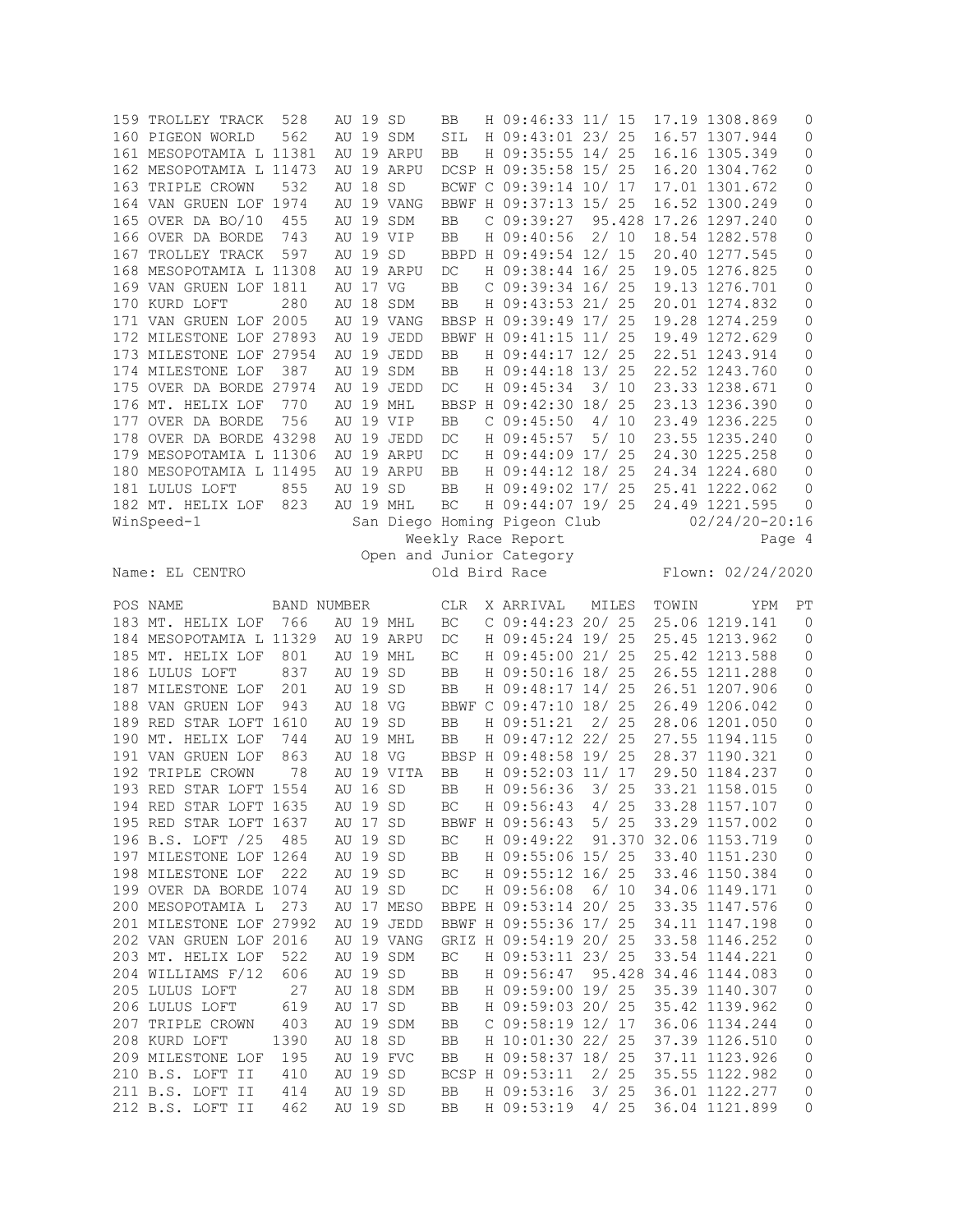| 213 B.S. LOFT II        | 435                |       | AU 19 SD |            |                      | BBPE H 09:53:20              | 5/25   |        |       | 36.05 1121.755     | 0            |
|-------------------------|--------------------|-------|----------|------------|----------------------|------------------------------|--------|--------|-------|--------------------|--------------|
| 214 B.S. LOFT II        | 432                |       | AU 19 SD |            | BC                   | $C$ 09:53:23                 |        | $6/25$ |       | 36.07 1121.455     | 0            |
| 215 KURD LOFT           | 32                 | AU 19 |          | SD         |                      | BBSP C 10:02:52 23/ 25       |        |        |       | 39.01 1116.440     | 0            |
| 216 SMIB LOFT           | 47047              | AU 19 |          | JEDD       |                      | H 09:57:59                   | 3/     | - 8    |       | 37.51 1115.699     | 0            |
|                         |                    |       |          |            |                      |                              |        |        |       |                    |              |
| 217 LULUS LOFT          | 823                | AU 19 |          | SD         | <b>BB</b>            | H 10:02:36 21/ 25            |        |        |       | 39.15 1113.394     | 0            |
| 218 RED STAR LOFT 1629  |                    | AU 19 |          | SD         | <b>BLK</b>           | C 10:04:12                   | 6/25   |        |       | 40.58 1100.861     | 0            |
| 219 TROLLEY TRACK       | 562                |       | AU 19 SD |            | BB                   | H 10:12:39 13/ 15            |        |        |       | 43.26 1098.763     | 0            |
| 220 MILESTONE LOF       | 350                | AU 17 |          | SD         | GRZ                  | H 10:02:42 19/ 25            |        |        |       | 41.16 1093.885     | 0            |
| 221 RED STAR LOFT 1614  |                    | AU 19 |          | SD         | <b>BCWF</b>          | $C$ 10:05:20                 | 7/25   |        |       | 42.05 1092.936     | 0            |
| 222 PIGEON WORLD        | 819                |       |          | AU 18 OCF  | BB                   | H 10:09:24 24/ 25            |        |        |       | 43.21 1091.430     | $\mathsf{O}$ |
| 223 OVER DA BORDE 27973 |                    |       |          | AU 19 JEDD | DC                   | $C$ 10:04:04                 | 7/10   |        |       | 42.03 1089.944     | 0            |
| 224 LULUS LOFT          | 25                 | AU 18 |          |            |                      | C 10:06:50 22/ 25            |        |        |       |                    |              |
|                         |                    |       |          | SDM        | BB                   |                              |        |        |       | 43.30 1083.285     | $\mathsf{O}$ |
| 225 OVER DA BORDE 27969 |                    |       |          | AU 19 JEDD | BB                   | H 10:05:09                   | 8/10   |        |       | 43.08 1082.358     | 0            |
| 226 PIGEON WORLD        | 827                |       |          | AU 19 HICA | <b>BB</b>            | H 10:10:58 25/ 25            |        |        |       | 44.55 1080.775     | 0            |
| 227 MILESTONE LOF       | 196                |       |          | AU 19 FVC  | BB                   | H 10:04:38 20/ 25            |        |        |       | 43.13 1080.186     | 0            |
| 228 MILESTONE LOF 27929 |                    |       |          | AU 19 JEDD | <b>BB</b>            | H 10:04:42 21/ 25            |        |        |       | 43.16 1079.791     | 0            |
| 229 MILESTONE LOF       | 386                |       |          | AU 19 SDM  |                      | BBWF H 10:07:48 22/ 25       |        |        |       | 46.22 1058.556     | $\mathsf{O}$ |
| 230 B.S. LOFT II        | 445                |       | AU 19 SD |            | $_{\rm BB}$          | H 10:01:57                   |        | 7/25   |       | 44.41 1058.211     | 0            |
| 231 B.S. LOFT II        | 452                |       | AU 19 SD |            | BB                   | H 10:02:00                   | 8 / 25 |        |       | 44.44 1057.828     | 0            |
|                         |                    |       |          |            |                      |                              |        |        |       |                    |              |
| 232 B.S. LOFT II        | 457                |       | AU 19 SD |            | BC                   | H 10:02:01                   |        | 9/25   |       | 44.46 1057.665     | $\mathsf{O}$ |
| 233 B.S. LOFT II        | 403                | AU 19 |          | SD         |                      | BBWF H 10:02:05 10/ 25       |        |        |       | 44.49 1057.271     | 0            |
| 234 B.S. LOFT II        | 463                | AU 19 |          | SD         |                      | BBPE C 10:02:12 11/ 25       |        |        |       | 44.57 1056.415     | $\mathsf{O}$ |
| 235 MILESTONE LOF 52008 |                    |       | AU 19 AA |            | BB                   | H 10:08:16 23/ 25            |        |        |       | 46.50 1055.446     | 0            |
| 236 MT. HELIX LOF       | 813                |       |          | AU 19 MHL  |                      | BBSP H 10:05:34 24/ 25       |        |        |       | 46.16 1053.159     | 0            |
| 237 B.S. LOFT II        | 472                |       | AU 19 SD |            |                      | BBSP C 10:03:07 12/ 25       |        |        |       | 45.52 1050.103     | 0            |
| 238 RED STAR LOFT       | 201                |       | AU 18 SD |            | $\operatorname{BC}$  | $C$ 10:12:26                 | 8/25   |        |       | 49.11 1045.156     | 0            |
|                         |                    |       |          |            |                      |                              |        |        |       |                    |              |
| 239 TRIPLE CROWN        | 570                | AU 19 |          | SD         | BC                   | H 10:11:48 13/ 17            |        |        |       | 49.35 1039.686     | $\mathsf{O}$ |
| 240 KURD LOFT           | 1235               |       | AU 18 SD |            | BB                   | H 10:14:15 24/ 25            |        |        |       | 50.24 1039.104     | 0            |
| 241 VAN GRUEN LOF 2015  |                    |       |          | AU 19 VANG |                      | GRIZ C 10:09:19 21/ 25       |        |        |       | 48.58 1038.357     | $\mathbf 0$  |
| 242 VAN GRUEN LOF 2064  |                    |       |          | AU 19 VANG | BB                   | C 10:09:19 22/ 25            |        |        |       | 48.58 1038.302     | $\mathbf 0$  |
|                         |                    |       |          |            |                      |                              |        |        |       |                    |              |
| 243 RED STAR LOFT 1611  |                    |       |          |            | BB                   |                              |        |        |       | 53.05 1020.693     | 0            |
|                         |                    |       | AU 19 SD |            |                      | C 10:16:19                   | 9/25   |        |       |                    |              |
| 244 MESOPOTAMIA L 11382 |                    |       |          | AU 19 ARPU | DC                   | H 10:11:29 21/ 25            |        |        |       | 51.51 1017.828     | 0            |
| WinSpeed-1              |                    |       |          |            |                      | San Diego Homing Pigeon Club |        |        |       | $02/24/20 - 20:16$ |              |
|                         |                    |       |          |            |                      | Weekly Race Report           |        |        |       |                    | Page 5       |
|                         |                    |       |          |            |                      | Open and Junior Category     |        |        |       |                    |              |
| Name: EL CENTRO         |                    |       |          |            |                      | Old Bird Race                |        |        |       | Flown: 02/24/2020  |              |
|                         |                    |       |          |            |                      |                              |        |        |       |                    |              |
| POS NAME                | <b>BAND NUMBER</b> |       |          |            | <b>CLR</b>           | X ARRIVAL                    | MILES  |        | TOWIN | YPM                | PT           |
|                         | 404                | AU 19 |          | SD         |                      |                              |        |        |       |                    | 0            |
| 245 B.S. LOFT II        |                    |       |          |            | $_{\rm BB}$          | H 10:09:16 13/ 25            |        |        |       | 52.01 1009.537     |              |
| 246 RED STAR LOFT 1630  |                    | AU 19 |          | SD         | PEN                  | C 10:20:57 10/ 25            |        |        | 57.42 | 993.080            | 0            |
| 247 WILLIAMS FAMI       | 656                | AU 19 |          | SD         | BC                   | H 10:20:32                   | 2/12   |        | 58.31 | 984.743            | 0            |
| 248 B.S. LOFT II        | 428                |       | AU 19 SD |            | BC                   | H 10:13:27 14/ 25            |        |        | 56.11 | 983.733            | 0            |
| 249 OVER DA BORDE 460   |                    |       |          | AU 19 SDM  | BB                   | $C$ 10:22:48 9/10            |        |        | 01:00 | 971.809            | 0            |
| 250 TRIPLE CROWN 5293   |                    |       |          | AU 18 MEX  | BC                   | $C$ 10:26:02 14/ 17          |        |        | 01:03 | 955.646            | $\circ$      |
| 251 RED STAR LOFT 1618  |                    |       |          | AU 19 SD   | $\operatorname{BC}$  | H 10:29:30 11/ 25            |        |        | 01:06 | 945.799            | $\mathsf{O}$ |
|                         |                    |       |          |            | BB                   |                              |        |        | 01:13 |                    |              |
| 252 RED STAR LOFT 1642  |                    |       | AU 19 SD |            |                      | H 10:36:42 12/ 25            |        |        |       | 909.278            | $\mathbf 0$  |
| 253 RED STAR LOFT 1609  |                    |       | AU 19 SD |            | BC                   | H 10:36:59 13/ 25            |        |        | 01:13 | 907.900            | $\mathsf{O}$ |
| 254 RED STAR LOFT 257   |                    |       | AU 18 SD |            | BC                   | H 10:39:31 14/ 25            |        |        | 01:16 | 895.804            | $\mathbb O$  |
| 255 RED STAR LOFT 1627  |                    |       | AU 19 SD |            |                      | BCWF H 10:40:06 15/ 25       |        |        | 01:16 | 893.009            | $\mathbb O$  |
| 256 RED STAR LOFT 1612  |                    |       | AU 19 SD |            | $\operatorname{SLT}$ | $C$ 10:40:10 16/25           |        |        | 01:16 | 892.743            | $\mathsf{O}$ |
| 257 RED STAR LOFT       | 213                |       | AU 18 SD |            | BB                   | H 10:40:58 17/ 25            |        |        | 01:17 | 888.956            | $\mathbb O$  |
| 258 WILLIAMS FAMI 684   |                    |       | AU 19 SD |            | BB                   | $C$ 10:45:43 3/12            |        |        | 01:23 | 858.047            | $\mathbf 0$  |
|                         |                    |       |          | AU 19 ARPU | $DC$                 |                              |        |        | 01:23 |                    |              |
| 259 MESOPOTAMIA L 11440 |                    |       |          |            |                      | H 10:43:26 22/ 25            |        |        |       | 849.706            | $\mathsf{O}$ |
| 260 TRIPLE CROWN 1316   |                    |       |          | AU 18 DUTC | BC                   | $C$ 10:50:42 15/ 17          |        |        | 01:28 | 838.187            | $\mathbb O$  |
| 261 B.S. LOFT II        | 486                |       | AU 19 SD |            |                      | BBWF H 10:46:03 15/ 25       |        |        | 01:28 | 820.141            | $\mathbf 0$  |
| 262 MT. HELIX LOF       | 854                |       |          | AU 19 MHL  | BB                   | H 10:55:53 25/ 25            |        |        | 01:36 | 795.796            | $\mathbb O$  |
| 263 WILLIAMS FAMI 611   |                    |       |          | AU 19 SD   | BB                   | H 11:06:51 4/ 12             |        |        | 01:44 | 774.456            | 0            |
| 264 MESOPOTAMIA L 11496 |                    |       |          | AU 19 ARPU | BB                   | H 11:02:27 23/ 25            |        |        | 01:42 | 773.705            | $\mathsf{O}$ |
| 265 SJ LOFT/4 15        |                    |       |          | AU 16 COR  | BC                   | $C$ 11:00:17 91.312 01:43    |        |        |       | 764.201            | $\mathbf 0$  |